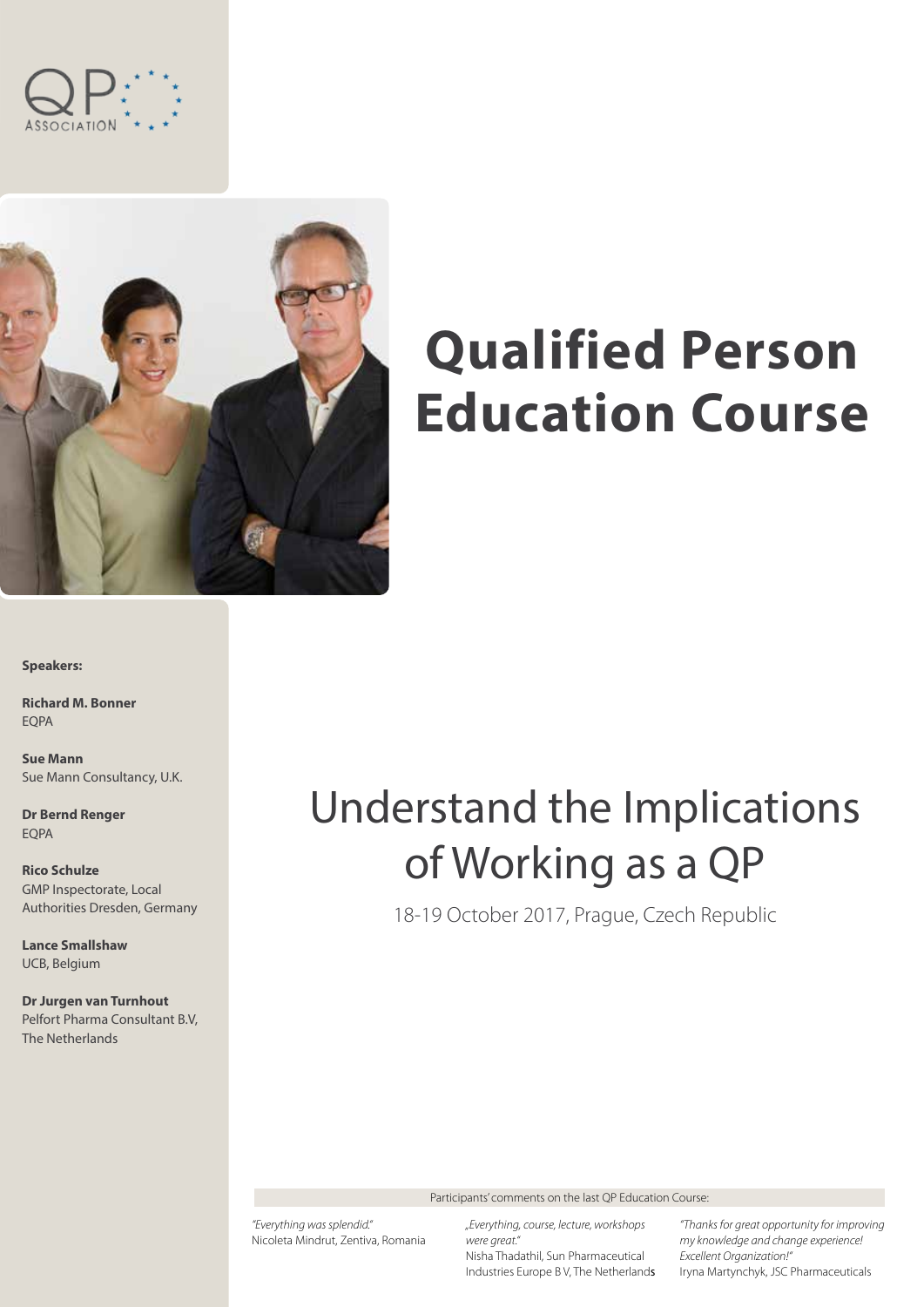

Richard M. Bonner

#### Dear Colleagues,

The Qualified Person Association has developed this Education Course for new and future Qualified Persons to address general compulsory and regulatory issues. It has been compiled by the QP Association Advisory Board members to provide a general idea of the special tasks and responsibilities of a QP, but also to discuss and convey possible solutions to problems addressed in case studies and workshops. Further impacts of the latest developments, specific tasks and further discussions will be part of the annual QP Forum of the Qualified Person Association.

 $B =$ 

Richard M. Bonner Chairman of the Qualified Person Association

# **Objectives**

Broaden and intensify your knowledge of the Qualified Person's duties and responsibilities. Experts from the QP Association Advisory Board, pharmaceutical industry and regulatory authority will share their experience on important issues of the QP's daily business and will give first-hand information on current and future expectations.

## **Background**

Over the last years the role and responsibilities of the Qualified Persons have been increasing considerably. As a key person in the company, the QP has to consider many issues and has to take up the challenges within its areas of responsibilities. Additionally, as laid out in Article 49 of the European Parliament Directive 2001/83/ EC, the QP needs to be highly qualified and experienced. This education course is one important part to help the QP be on top of current developments in GMP and regulatory requirements.

## Programme

## **The Legal and Professional Duties of the Qualified Person**

- The Qualified Person within the EU legislation and regulation framework
- Professional tasks, duties and responsibilities
- Expectations of an EU GMP Inspector

#### **Update on European Requirements**

- EU GMP Guide Chapters
- FU GMP Guide Annexes
- Other important News
- What the QP needs to be aware of

#### **Delegation of Duties and Responsibilities**

- Possible scenarios according to Annex 16
- Mutual Recognition Agreements (MRA)
- Documentation review issues
- The QP in the quality system

#### **Case Studies**

## **Certification by a QP and Batch Release – to certify or not, that's the Question**

- Batch release: degrees of freedom and limits
- The OP's discretion as defined in Annex 16
- Case Studies

## **Workshop:**

**Deviations during the Manufacture of an API – What Actions should you take as the responsible QP?**

## **What the QP needs to know regarding the Supply Chain (from Supplier Qualification to GDP)**

- The QP: ultimate responsibility for the supply-chain of a drug product?
	- What is the expected scope of supply chain oversight
	- IMP v Commercial products
	- Supply chain integrity
	- Active Pharmaceutical ingredient, Excipients, Bulk and Finished Product
	- Shipping under quarantine, ship to label claim, importation testing
- The role of the OP in supplier qualification and auditing
- y Written confirmation and QP Declaration
- GMP meets GDP: where does the responsibility end?
- The QP's involvement in the recall process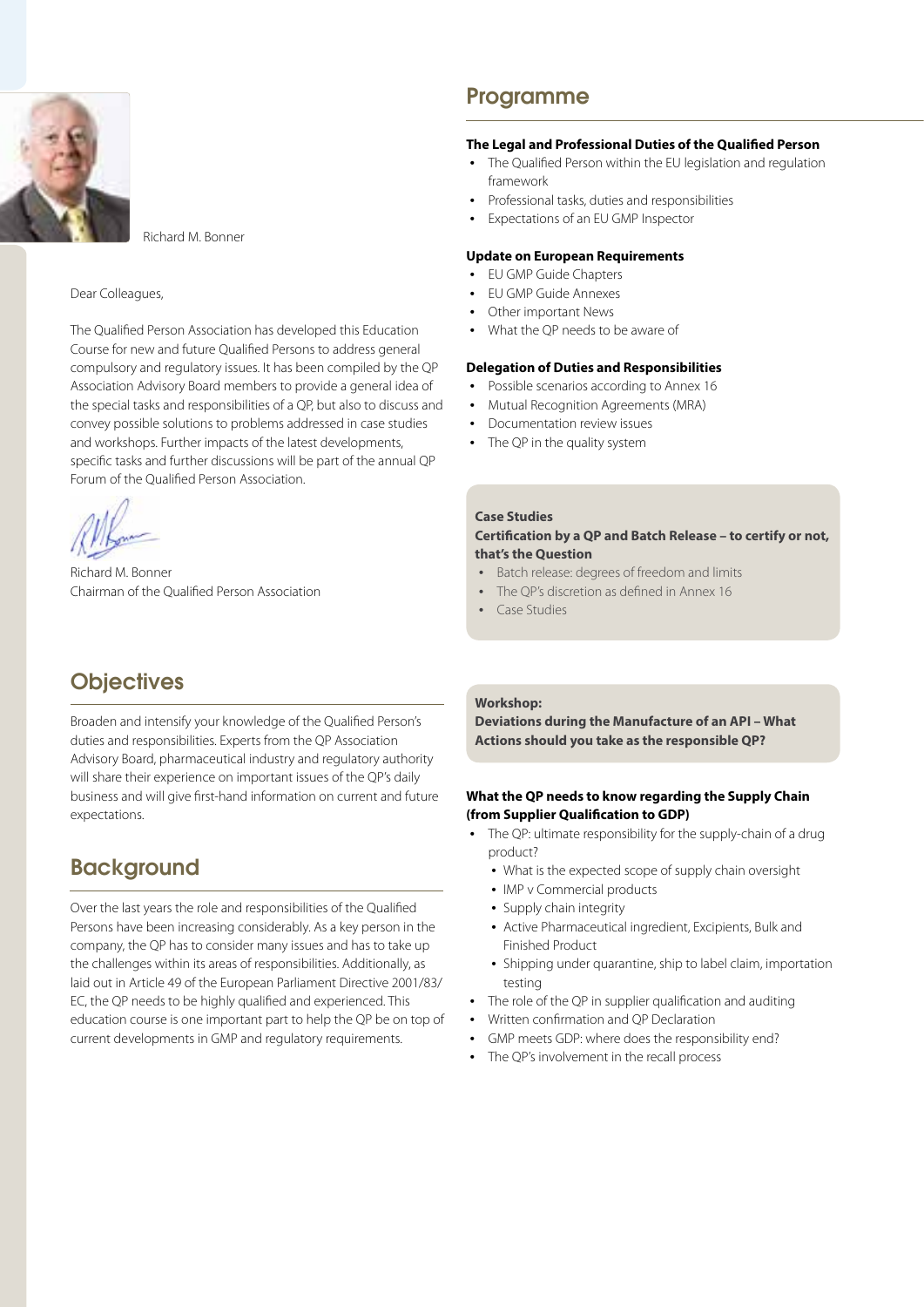# Speakers

## **Outsourcing: what the QP should know about assuring Product Quality**

- Understanding the scope of your outsourced activities
	- More than Contract Laboratories and CMOs
- Communications and relationships with your outsourced partners
	- Product Quality Review
	- Quality Risk Management
	- Knowledge Management
- Selection, approval and ongoing oversight of outsourced partners
	- When to get involved
	- How much oversight is enough taking a risk based approach to oversight
	- Metrics and KPIs
- Contracts Development, Maintenance and ensuring adherence
- Supply, Quality and Development Agreements
- QP's roles and responsibilities: audits, complaints, adverse events, change control

## **How the QP fits into the Quality Systems**

- How much involvement is needed in systems like:
	- Product Quality Review
	- Inspection Management
	- Batch Record Review
	- $\bullet$  CAPA
	- Change Control
	- Validation
	- Complaints and recalls
	- Batch certification and release
	- Laboratory investigations

## **Parallel Sessions:**

- **1) What the QP needs to know about Laboratory Operations to ensure correct Decision Making** 
	- Responsibilities
	- OOS, OOT and OOE results
	- Failure Investigation
	- Method validations
- **2) What the QP needs to know about Investigational Medicinal Products (IMPs)**
	- EU GMP and OP requirements for the release of Investigational Medicinal Products
	- GMP-GCP Interface
	- QP oversight and being a QP in a global environment
	- Liability of the IMP OP
	- Case studies

**You will be able to attend one of these parallel sessions. Please choose the one you like to attend when you register for the Course.**



#### **Richard M. Bonner, EQPA**

Mr Bonner is a Qualified Person in Europe and Chairman of the Qualified Person Association Advisory Board and of the ECA Executive Board. He is currently located in the UK and works as a consultant to the Pharmaceutical Industry. Previous

to his current role he was a Senior Quality Adviser for Eli Lilly and Company. He had 31 years experience within the pharmaceutical industry working in production, technical services and both Quality Control and Quality Assurance functions.



## **Sue Mann, Sue Mann Consultancy, U.K.**

Sue Mann is a Qualified Person and a QP Assessor in the U.K. working on behalf of the MHRA, representing the Royal Pharmaceutical Society. She was Vice President of International Quality Assurance at Shire Pharmaceuticals.and has more

than 35 years experience in the Pharmaceutical Industry, mainly in Quality Assurance, Clinical Trials supply and production support.



## **Dr Bernd Renger, EQPA**

Dr Bernd Renger is the former Chair of the European QP Association. Since 2011 he is running his own consultancy business. Before that he was VP of Quality Control at Vetter Pharma-Fertigung. He started his career at Hoechst AG as a research

and development chemist. Since then, he has held several quality management positions at Mundipharma, Altana Pharma and Baxter BioScience.



## **Rico Schulze, GMP Inspectorate, Local Authorities Dresden, Germany**

Rico Schulze is a Pharmacist and holds a degree in Economics. Since 2003, he is GMP and GDP Inspector at the Local Inspectorate in Dresden.

From 2008 to 2011 he was working at the Saxon State Ministry of Social affaires. He is also the Head of the German Authorities' Radiopharmaceuticals Working Group.



## **Lance Smallshaw, UCB, Belgium**

Lance Smallshaw is Global Director of Analytical Strategy for NBEs at UCB in Belgium. Before that he was Senior Scientist at Eli Lilly and Company. He is also a member of the Executive Board of ECA.



## **Dr Jurgen van Turnhout, Pelfort Pharma Consultant B.V, The Netherlands**

Jurgen van Turnhout is Managing Director and sole shareholder of Pelfort Pharma Consultant B.V. As a Qualified Person he supports and advises the pharmaceutical industry, related healthcare

industry and hospital pharmacies in respect of quality related subjects. He is a Doctor of Pharmacy with a 5 years experience in hospital pharmacy and over 15 years experience as head of different Quality organisations within several companies.